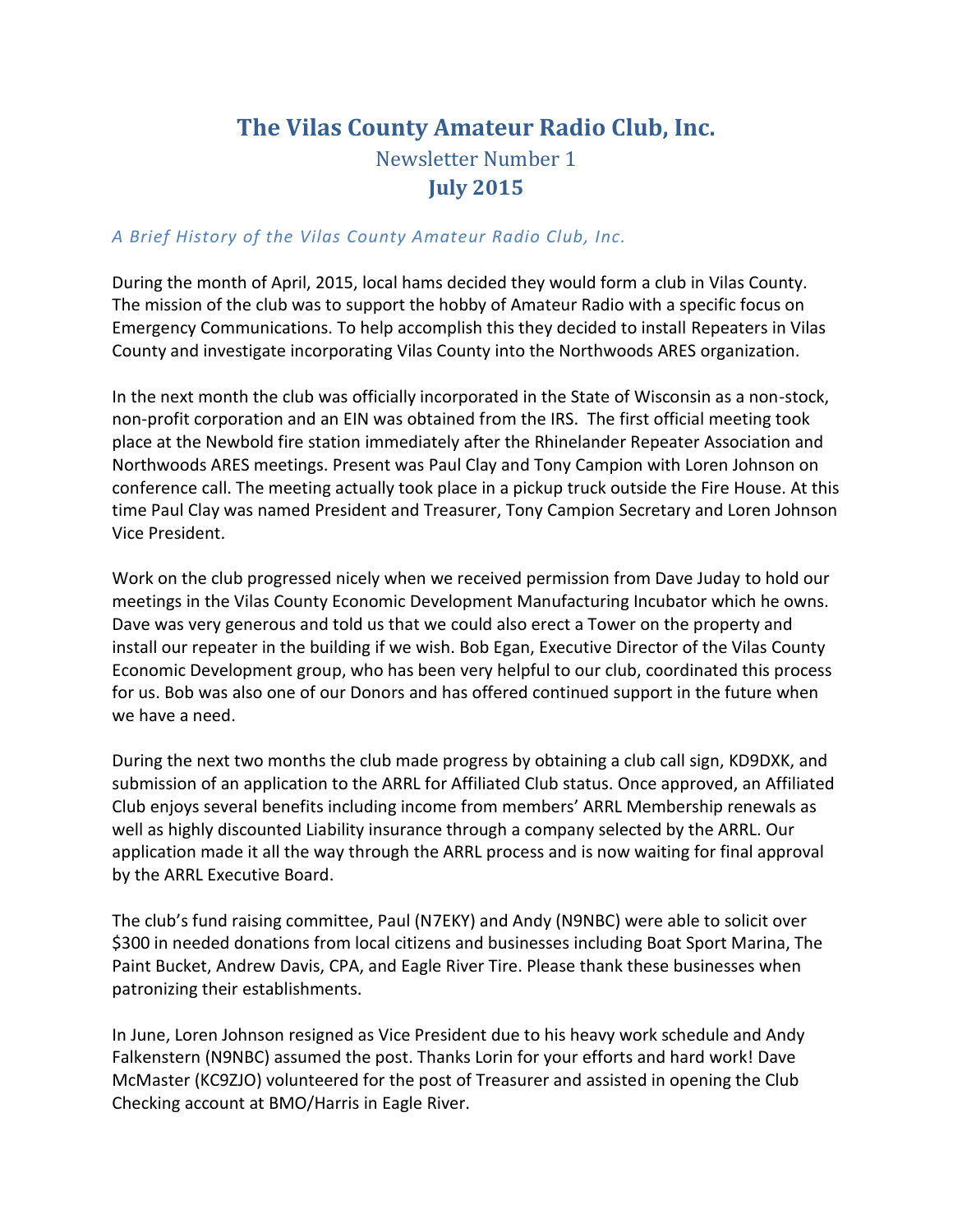As one of the stated goals of the club was to install several repeaters throughout Vilas County, the club agreed to purchase the first repeater from Warren Welcenbach (KC9ZJP) for \$500., Including duplexer. The repeater is configured for 145.150 MHz with its' previous call sign of NS9Q. Once we determine the repeaters new home location we will submit a new Repeater Coordination Proposal to the Wisconsin Association of Repeaters. We won't know if we will be able to retain the frequency or not until then. To date the club has paid Warren \$200 and hopefully we will have the repeater paid for by the end of summer.

Andy (N9NBC) led the efforts to coordinate the first combined Vilas County Amateur Radio Club and Rhinelander Repeater Association Field Day on Saturday 27 June in St Germain. Andy reserved the location and provided the brats and refreshments and Dave McMaster (KC9ZJO) provided several antennas, including a Hustler 5BTV as well as emergency power, which were used throughout the event. The day was a success with Brat Sales and lots of Interest. At one time, the clubs had five radios going. Many people said that they are looking forward to next year's Field Day. Good job everyone who participated!

We also conducted a VE session during Field Day with VEs Mike – KC9ZJF, Andy – N9NBC, and Paul – N7EKY for four of our members who all successfully upgraded to General Class. Congratulations to Loren (KD9CXC), Dave (KD9DQP), Deborah (KD9DYL), and Warren (KC9ZJP) on their successful upgrade.

Tony Campion (KC9SZW) located a great tower immediately behind the Ministry Eagle River Hospital. The tower is about 85 feet tall and is mostly unused, even though there are several vertical antennas installed. Paul and Tony coordinated to submit a letter to Ministry asking for permission to install the club's antenna on the tower and the "new" repeater in the ambulance garage. The club is hoping for a quick approval to as to get our repeater on the air this summer.

After meetings with Jim Galloway, the Vilas County Emergency Communications Manager, the club received permission to use Vilas County towers in Conover and Presque Isle. Although the use of County Towers is attractive due to their height, the cost to the club could be prohibitive due to climbing fees, feed line and other costs. Additionally, we lose redundancy if our equipment is located with County equipment. Essentially, if the County Tower goes down, we would also. For these reasons we have decided to pursue the use of the Ministry Tower for the time being.

The club expects to meet with Jim Galloway and Ray Mark, Northwoods ARES® Director who is also one of our members, in hopes of including Vilas County in the Northwoods ARES® emergency plans. It is hoped that we can specify what support we can provide to Vilas County Residents, Government and NGOs. The initial meeting was postponed by but we hope to meet sometime in July.

As of this newsletter, the club has 41 members. This is great progress but we know of several hams that live in Vilas County, in addition to others up during the summer, who we may be able